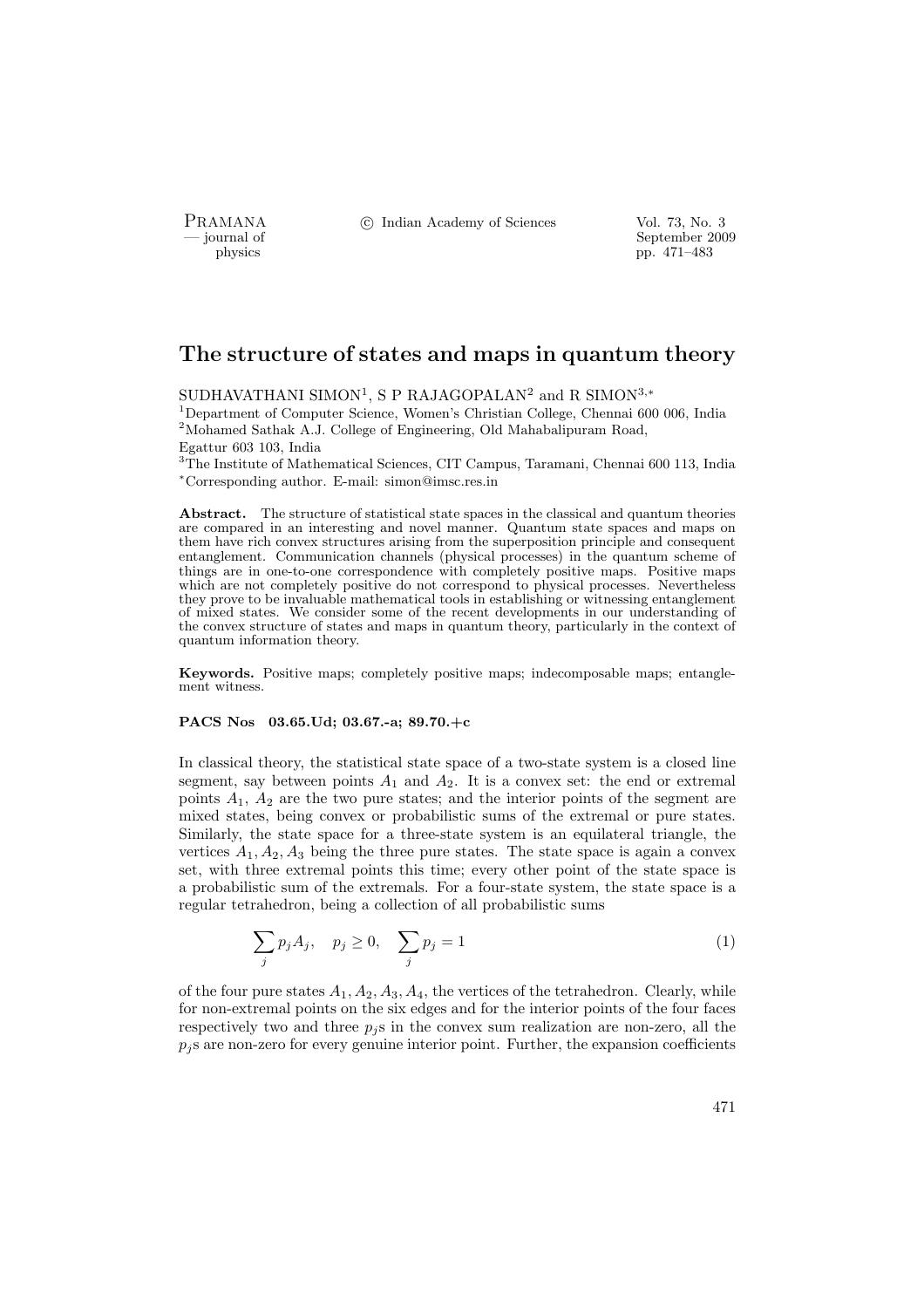# Sudhavathani Simon, S P Rajagopalan and R Simon

 ${p_i}$  are unique for every point (Carathéodory theorem), consistent with the fact that pure states are mutually independent in the classical scheme.

Pure states in the quantum theory proliferate into a continuum because of the superposition principle. For instance, pure states of a two-level system are in oneto-one correspondence with points on the unit sphere  $S^2$ , called the Poincaré or Bloch sphere. Even though there are infinite number of pure states, the statistical state space is still finite-dimensional, owing to the fact that pure states in the quantum case are neither independent nor reliably distinguishable.

Statistical states of a d-level quantum system is described by  $d \times d$  density matrices  $\rho$ , whose defining properties are Hermiticity, unit trace, and positivity:

$$
\rho^{\dagger} = \rho, \quad \text{tr}\,\rho = 1, \quad \rho \ge 0. \tag{2}
$$

For a two-level system,  $\rho$  is necessarily of the form

$$
\rho = \frac{1}{2}(1 + \mathbf{n} \cdot \boldsymbol{\sigma}), \quad \mathbf{n} \cdot \mathbf{n} \le 1.
$$
 (3)

The state space is thus the (solid) unit ball in  $R<sup>3</sup>$  assumed to be centred at the origin. All boundary points are extremal and pure states, and this is as in the classical case. However, an interior point or mixed state can be written as a convex sum of extremal or pure states in an enormously large number of ways [1]. Indeed, much of the richness (or complexity) of problems related to quantum information can be traced to this proliferation of possible convex sum decompositions associated with a mixed state.

#### 1. Three-level systems

The two-level system is special in the sense that for no  $d > 2$  is the statistical state space of of a d-level quantum system has such a simple geometry as that of a sphere. Let us look at the case  $d = 3$  in some detail. The  $\lambda$ -matrices

$$
\lambda_1 = \begin{pmatrix} 0 & 1 & 0 \\ 1 & 0 & 0 \\ 0 & 0 & 0 \end{pmatrix}, \quad \lambda_2 = \begin{pmatrix} 0 & -i & 0 \\ i & 0 & 0 \\ 0 & 0 & 0 \end{pmatrix}, \quad \lambda_3 = \begin{pmatrix} 1 & 0 & 0 \\ 0 & -1 & 0 \\ 0 & 0 & 0 \end{pmatrix},
$$

$$
\lambda_4 = \begin{pmatrix} 0 & 0 & 1 \\ 0 & 0 & 0 \\ 1 & 0 & 0 \end{pmatrix}, \quad \lambda_5 = \begin{pmatrix} 0 & 0 & -i \\ 0 & 0 & 0 \\ i & 0 & 0 \end{pmatrix}, \quad \lambda_6 = \begin{pmatrix} 0 & 0 & 0 \\ 0 & 0 & 1 \\ 0 & 1 & 0 \end{pmatrix},
$$

$$
\lambda_7 = \begin{pmatrix} 0 & 0 & 0 \\ 0 & 0 & -i \\ 0 & i & 0 \end{pmatrix}, \quad \lambda_8 = \frac{1}{\sqrt{3}} \begin{pmatrix} 1 & 0 & 0 \\ 0 & 1 & 0 \\ 0 & 0 & -2 \end{pmatrix}, \tag{4}
$$

familiar as generators of the unimodular unitary group  $SU(3)$  in the defining representation, form a set of Hermitian, traceless, orthogonal matrices:

$$
\text{tr}(\lambda_k \lambda_\ell) = 2\delta_{k\ell}, \quad k, \ell = 1, 2, \dots, 8,\tag{5}
$$

472 Pramana – J. Phys., Vol. 73, No. 3, September 2009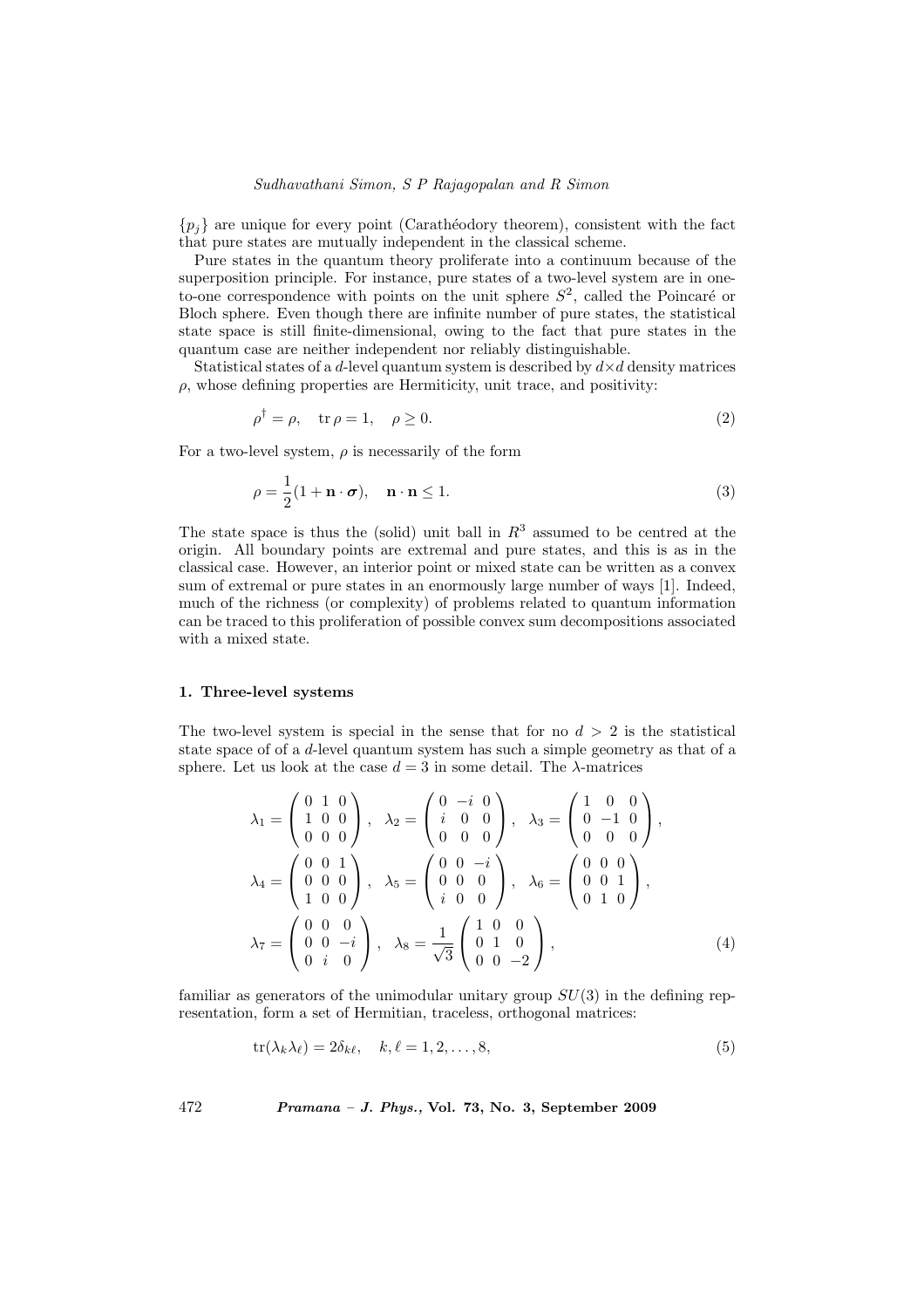very much like the Pauli matrices. The structure of these matrices is described by the product property

$$
\lambda_j \lambda_k = \frac{2}{3} \delta_{jk} + d_{jk\ell} \lambda_\ell + i f_{jk\ell} \lambda_\ell.
$$
\n
$$
(6)
$$

Separating this product into commutator and anticommutator, we have

$$
\lambda_j \lambda_k - \lambda_k \lambda_j = 2i f_{jk\ell} \lambda_\ell, \n\lambda_j \lambda_k + \lambda_k \lambda_j = \frac{4}{3} \delta_{jk} + 2d_{jk\ell} \lambda_\ell.
$$
\n(7)

The  $SU(3)$  structure constants  $f_{jk\ell}$  are totally antisymmetric in their indices, whereas  $d_{jk\ell}$  are totally symmetric. The numerical values of their non-vanishing independent components are [2]

$$
f_{123} = 1, \quad f_{458} = f_{678} = \frac{\sqrt{3}}{2},
$$
  
\n
$$
f_{147} = f_{246} = f_{257} = f_{345} = f_{516} = f_{637} = \frac{1}{2},
$$
  
\n
$$
d_{118} = d_{228} = d_{338} = -d_{888} = \frac{1}{\sqrt{3}},
$$
  
\n
$$
d_{146} = d_{157} = -d_{247} = d_{256} = d_{344} = d_{355} = -d_{366} = -d_{377} = \frac{1}{2},
$$
  
\n
$$
d_{448} = d_{558} = d_{668} = d_{778} = -\frac{1}{2\sqrt{3}}.
$$
\n(8)

These  $\lambda$  matrices can be used to describe  $3 \times 3$  density matrices in the form:

$$
\rho = \frac{1}{3}(1 + \sqrt{3}\mathbf{n} \cdot \mathbf{\lambda}).\tag{9}
$$

While Hermiticity of  $\rho$  is ensured by that of  $\lambda$  and reality of **n**, unit trace is ensured by the  $1/3$  factor, the  $\lambda$ s being traceless. So only positivity remains to be taken care of. Since the state space is convex, the extremals being the pure states, it suffices to isolate those vectors  $\mathbf{n} \in \mathbb{R}^8$  which correspond to pure states. We expect these  $\mathbf{n} \in \mathbb{R}^8$  corresponding to pure states to form a four-parameter subset of the seven-parameter boundary of the state space.

Now a unit trace Hermitian matrix  $\rho$  is a pure state density operator if and only if it is a one-dimensional projection:

$$
\rho \text{ is a pure state } \Leftrightarrow \rho^2 = \rho. \tag{10}
$$

We define a star-product on vectors  $\mathbf{n} \in \mathbb{R}^8$  through

$$
(\mathbf{n} * \mathbf{n})_j = \sqrt{3} d_{jk} e n_k n_\ell, \tag{11}
$$

and compute

$$
\rho^2 = \frac{1}{9}(1 + 2\mathbf{n} \cdot \mathbf{n} + 2\sqrt{3}\mathbf{n} \cdot \mathbf{\lambda} + \sqrt{3}\mathbf{n} \cdot \mathbf{n} \cdot \mathbf{\lambda}).
$$
 (12)

$$
Pramana - J. Phys., Vol. 73, No. 3, September 2009 \qquad \qquad 473
$$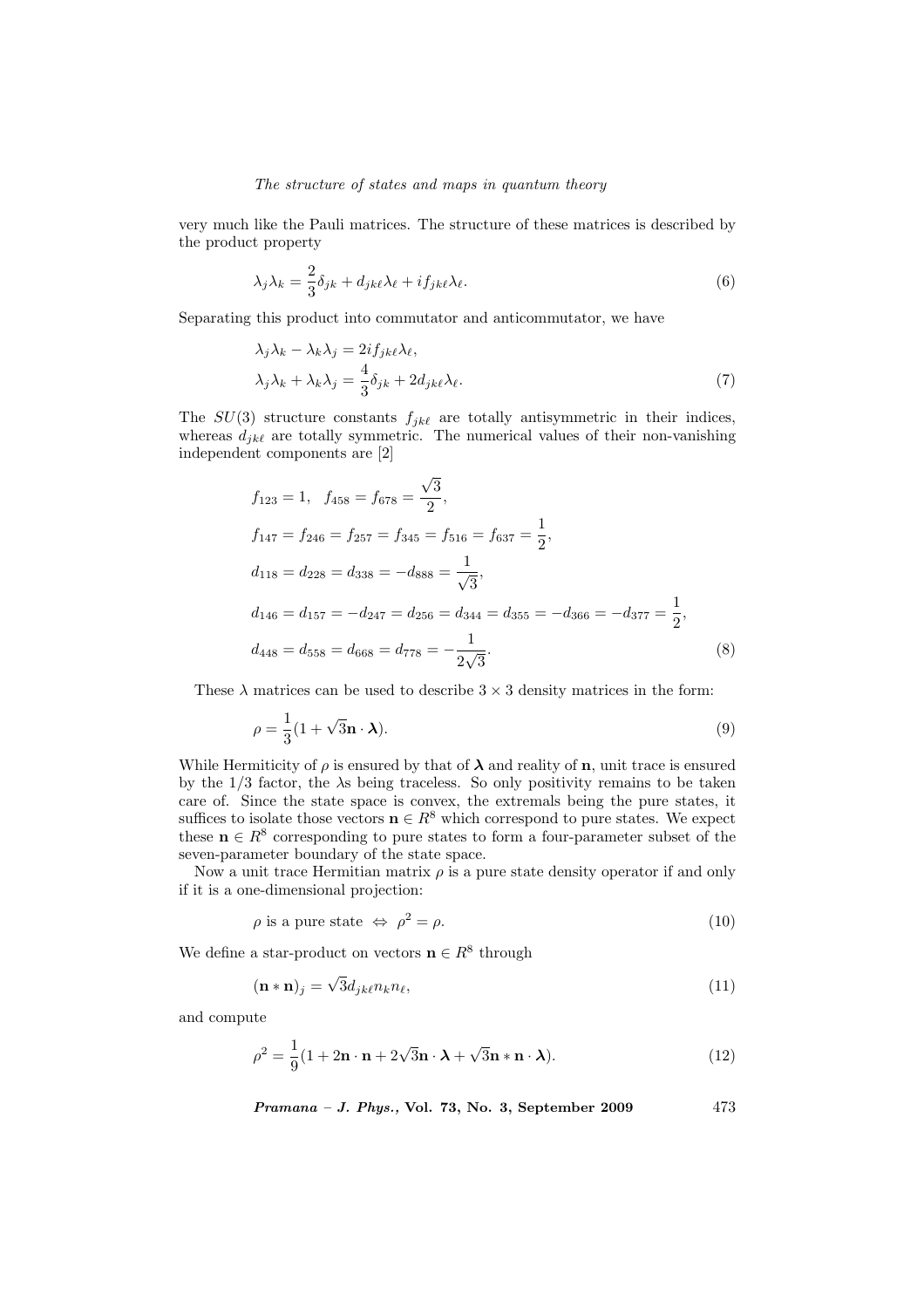It follows that  $\rho$  specified by **n** is a pure state if and only if the two conditions

$$
\mathbf{n} \cdot \mathbf{n} = 1, \quad \mathbf{n} * \mathbf{n} = \mathbf{n} \tag{13}
$$

are met. While the first condition corresponds to the sphere  $S<sup>7</sup>$ , the second one is a vector equation in  $R^8$ , i.e., it is a set of eight equations. Interestingly, it can be transcribed into a single scalar equation! This is a special feature of  $d = 3$  which does not hold for higher d.

This is easily seen by noting that for every unit vector  $\mathbf{n} \in \mathbb{R}^8$ , the associated vector  $\mathbf{n} * \mathbf{n}$  is a unit vector. It follows that the condition  $\mathbf{n} * \mathbf{n} = \mathbf{n}$  is equivalent to the cubic scalar condition  $\mathbf{n} * \mathbf{n} \cdot \mathbf{n} = 1$ . Thus we arrive at a complete characterization of  $\mathbb{CP}^2$ , the family of all pure states of a three-level system:

$$
CP2 = \{n|n \cdot n = 1, \quad n * n \cdot n = 1\}.
$$
\n(14)

The enumeration of the extremals of our convex state space is thus complete: the state space of a three-level quantum system is the convex set in  $R^8$  generated by these extremals. We may call it the Poincaré 'sphere' for this system.

Unlike the case of two-level system, the state space of the three-level system is far from being a sphere. To appreciate this, note that all density operators  $\rho$ which are singular as matrices constitute the boundary of the state space. Density matrices whose rank is two are precisely the non-extremal boundary points. The state space is contained within  $S^7$ , and the radius of the largest sphere contained in our state space is 1/2. Indeed,  $\mathbf{n} = (0, 0, 0, 0, 0, 0, 0, -1)$ , corresponding to  $\rho =$  $diag(0, 0, 1)$ , is an example of a state on  $S^7$ , while the rank-two density matrix  $diag(1/2, 1/2, 0)$  is also on the boundary at the 'opposite end', but it corresponds to  $\mathbf{n} = (0, 0, 0, 0, 0, 0, 1/2)$ , and hence sits on (the surface of) the sphere of radius 1/2.

Let  $r_{\text{out}}$  be the radius of the outer sphere, the smallest sphere containing the state space, and  $r_{\text{in}}$  be the radius of the inner sphere, the largest sphere contained in the state space. And let  $\kappa = r_{\text{in}}/r_{\text{out}}$ . We have just seen that  $\kappa = 1/2$  for a three-level quantum system. It is interesting that this ratio assumes the same value in the classical case as well: the inner circle and the outer circle of an equilateral triangle have radii in the ratio 1 : 2. Indeed, for a d-state system  $\kappa$  has the same value in the classical and quantum cases, for every d. The classical state space of a  $(d+1)$ -level system is a regular d-simplex, the convex set in  $R^d$  generated by  $d+1$  extremal points, the distance between two points being the same for all pairs. It is not hard to see that  $\kappa = 1/d$  for a regular d-simplex. The tetrahedron is 3-simplex and  $\kappa = 1/3$ . Thus we record, as an important aspect of the state space, the following theorem:

**Theorem 1.** The radii of the inner and outer spheres of the convex state space of a d-level system are in the ratio  $1/(d-1)$ . This holds in the classical as well as quantum cases.

### 2. d-Level systems

We may extend this Poincaré sphere kind of construction to higher values of  $d$  by noting that  $d \times d$  Hermitian traceless matrices form a real vector space of dimension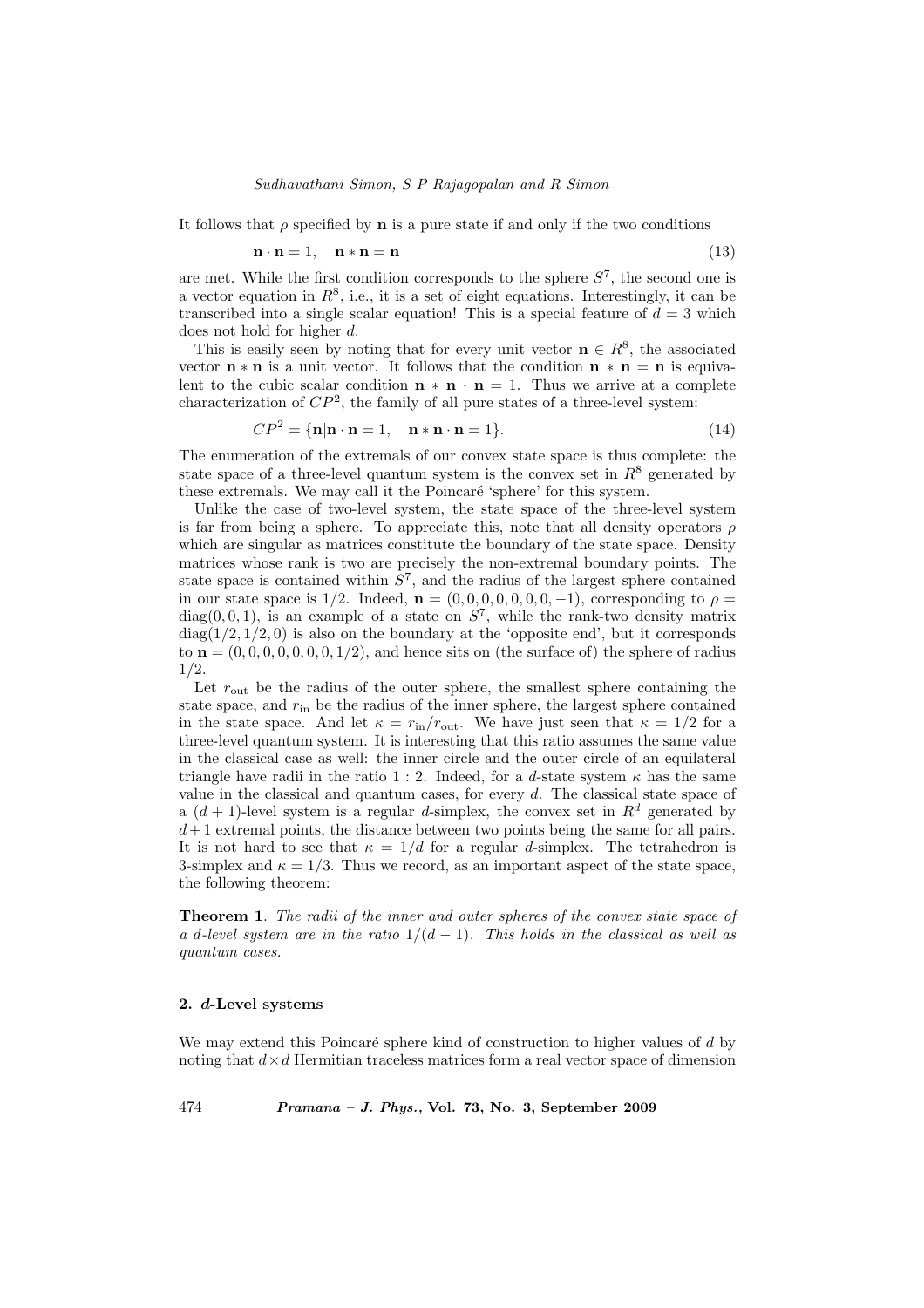$N_d \equiv d^2 - 1$ . The structure of the convex state space  $\Omega \in R^{N_d}$  of a d-level system thus obtained is no way close to a sphere. Considerable research has aimed at an understanding of its structure [3]. We may obtain a convenient Pauli or  $\lambda$ -like basis for this  $N_d$ -dimensional space in the following manner:

• Define  $\sigma_3$ -like diagonal traceless matrices  $J_1, J_2, \ldots, J_{d-1}$  through

$$
J_1 = diag(1, -1, 0, 0, \dots, 0),
$$
  
\n
$$
\sqrt{3}J_2 = diag(1, 1, -2, 0, \dots, 0),
$$
  
\n...\n...\n
$$
\sqrt{(d-1)(d-2)/2}J_{d-2} = diag(1, 1, \dots, 1, -(d-2), 0),
$$
  
\n
$$
\sqrt{d(d-1)/2}J_{d-1} = diag(1, 1, \dots, 1, 1, -(d-1)).
$$

• For each  $1 \le i_0 \le j_0 \le d$  define  $\sigma_1$ -like and  $\sigma_2$ -like matrices thus:

$$
(M(i_0, j_0))_{i,j} = \delta_{ii_0}\delta_{jj_0} + \delta_{ij_0}\delta_{ji_0},
$$
  
\n
$$
(N(i_0, j_0))_{i,j} = i(\delta_{ii_0}\delta_{jj_0} - \delta_{ij_0}\delta_{ji_0}).
$$

• Rename and relabel these  $d^2 - 1$  matrices as  $J_1, J_2, \ldots, J_{d^2-1}$ .

There are thus  $d(d-1)/2$  symmetric off-diagonal  $\sigma_1$ -type matrices,  $d(d-1)/2$ antisymmetric (and hence purely imaginary) off-diagonal  $\sigma_2$ -type matrices and  $d-1$ diagonal  $\sigma_3$ -type matrices. And these  $d^2-1$  matrices form a complete orthonormal traceless set:

$$
\text{tr}(J_k J_\ell) = 2\delta_{k\ell}, \quad k, \ell = 1, 2, \dots, d^2 - 1. \tag{15}
$$

We can again express the product structure of these  $J$  matrices through totally antisymmetric structure constants  $f_{jk\ell}$  and totally symmetric  $d_{jk\ell}$ . Any  $d \times d$ density operator can be written in the form

$$
\rho = \frac{1}{d}(1 + \sqrt{d(d-1)/2}\mathbf{n} \cdot \mathbf{J}),\tag{16}
$$

the role of  $\sqrt{3}$  in the three-level case being now played by  $\sqrt{d(d-1)/2}$ . Again we can define the star product on vectors  $\mathbf{n} \in R^{d^2-1}$  using the totally symmetric  $d_{ik}\ell$ s, and obtain  $\mathbf{n} \cdot \mathbf{n} = 1$ ,  $\mathbf{n} * \mathbf{n} = \mathbf{n}$  as the two conditions for purity. But we cannot reduce these pure state condition to two scalar conditions, for in the present case we will have to ensure  $\text{tr } \rho^4 = \text{tr } \rho^5 = \cdots = \text{tr } \rho^d = 1$  in addition to the earlier tr  $\rho^2 = \text{tr } \rho^3 = 1$ . Stated differently,  $\mathbf{n} * \mathbf{n}$  is no more a unit vector for all  $\mathbf{n} \in S^{d^2-1}$ . The unit vector  $\mathbf{n} = (0,0,\ldots,0,-1) \in S^{d^2-2}$  corresponds to the pure state  $\rho = \text{diag}(0, 0, \ldots, 0, 1)$ , but the vector  $\mathbf{n} = (0, 0, \ldots, 0, 1/(d-1))$  of length  $1/(d-1)$  too corresponds to a boundary point, for it represents the density operator  $1/(d-1)$  too corresponds to a boundary point, for it represents the density operator  $\rho = \text{diag}\left(\frac{1}{d-1}, \frac{1}{d-1}, \ldots, \frac{1}{d-1}, 0\right)$  which is of less than maximal rank. Thus,  $\kappa$  indeed equals  $1/(\dot{d} - 1)$ .

 $Pramana - J. Phys., Vol. 73, No. 3, September 2009$  475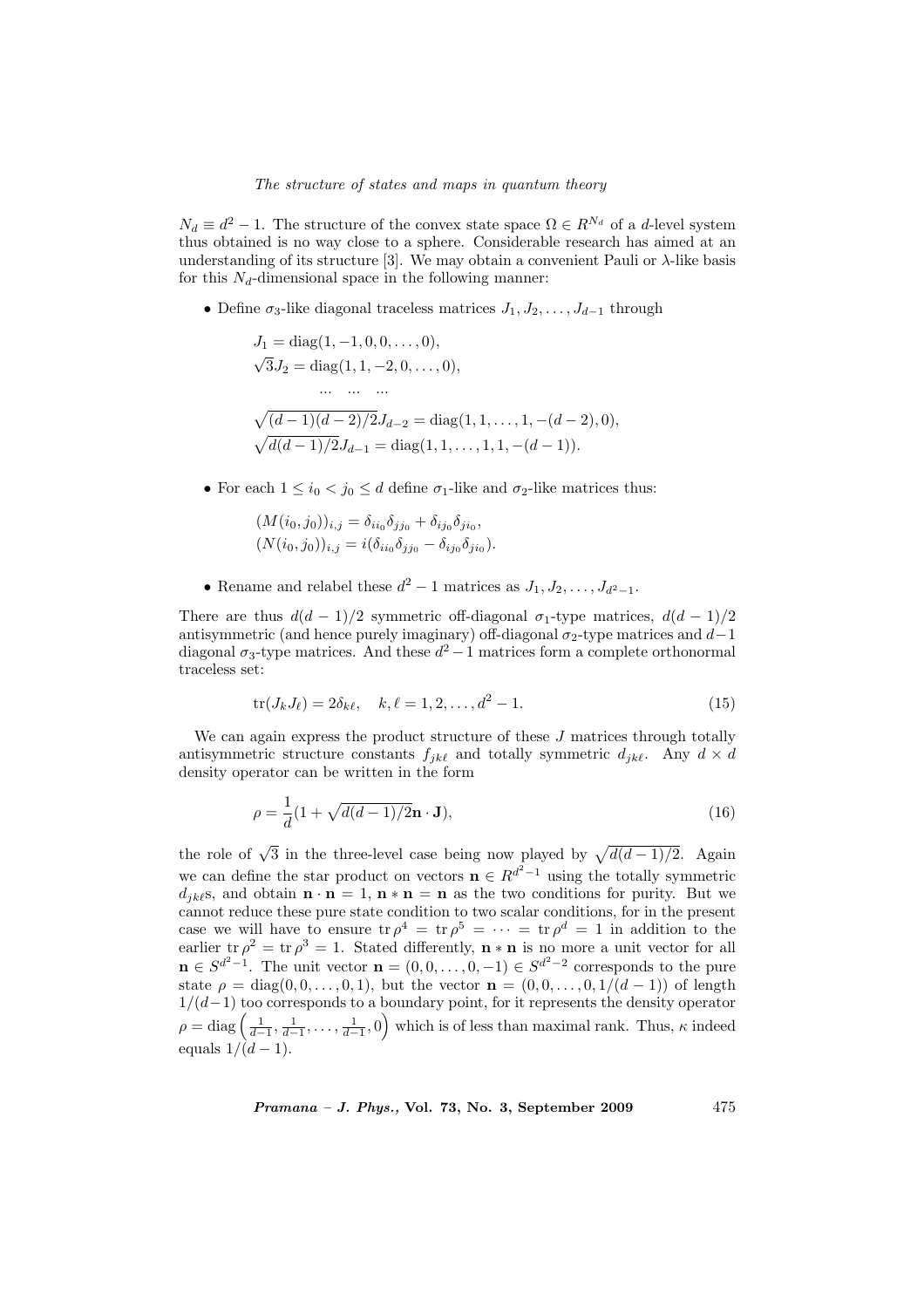#### 3. Positive maps and completely positive paps

Having looked at the convex structure of the state space in some detail, we now move forward to consider maps or transformations of the state space. Let  $\mathcal{B}(\mathcal{H})$  be the complex linear space of linear operators acting on an underlying d-dimensional Hilbert space  $\mathcal{H}$ . (Since d is finite, these operators are necessarily bounded.) In particular, density operators of a d-level system are elements of  $\mathcal{B}(\mathcal{H})$ . A linear map (or simply map) M is a (complex) linear transformation  $\mathcal{B}(\mathcal{H}) \to \mathcal{B}(\mathcal{H})$ :

$$
M: \rho \to \rho' = M(\rho)
$$
  

$$
\rho'_{ij} = \sum_{k,\ell=1}^{n} M_{ik,j\ell} \rho_{k\ell}.
$$
 (17)

Linear maps are sometimes called super-operators to underline the fact that they are operators on operators.

We know that any and every operator  $\rho \in \mathcal{B}(\mathcal{H})$  obeying the defining conditions (i)  $\rho^{\dagger} = \rho$ , (ii) tr  $\rho = 1$  and (iii)  $\rho \geq 0$  is a valid density operator, that every density operator describes a possible quantum state, and that the set of all density operators forms a convex set, the state space. Obviously, maps of interest to us should image this convex set into itself, and this leads to the notion of positive maps. A map M is said to be positive if, for every Hermitian positive input  $\rho$ , the output  $M(\rho)$  is Hermitian positive. M is called trace preserving if tr  $M(\rho) = \text{tr } \rho$ for all  $\rho$ . It is clear from the definition that positive maps on  $\mathcal{B}(\mathcal{H})$  form a convex set. Examples of positive maps are easy to construct:

- Every unitary evolution  $|\psi\rangle \rightarrow |\psi'\rangle = U|\psi\rangle$  of the state vector defines a map  $U: \rho \to \rho' = U \rho U^{\dagger}$ , which is manifestly positive.
- The defining properties of density operators are left unchanged under matrix transposition. That is, the transpose map  $T: \rho \to \rho^T$  (defined in any chosen basis) is positive.
- It is easy to verify that the reduction map  $R: \rho \to \rho' = (d-1)^{-1}(\text{tr } \rho \rho)$  is positive.
- The map  $A: \rho \to \rho' = A \rho A^{\dagger}$ , for any operator A, preserves Hermiticity and positivity (it preserves trace if and only if  $A$  is unitary). It follows from the convexity of positive maps that  $\rho \to \rho' = \sum_{\alpha} A_{\alpha} \rho A_{\alpha}^{\dagger}$  is a positive map, for any collection of operators  $\{A_{\alpha}\}.$  Clearly, this map will be trace preserving if and collection of operators  $\{A_{\alpha}\}\$ . Clearly, this map will be trace preserving if and<br>only if the collection  $\{A_{\alpha}\}\$  respects the resolution of identity  $\sum_{\alpha} A_{\alpha}^{\dagger} A_{\alpha} = \text{Id}$ . It is also clear that this map is unital, i.e., it maps the identity matrix (the maximally mixed state) into identity, if and only if the collection is obedient maximally mixed s<br>to  $\sum_{\alpha} A_{\alpha} A_{\alpha}^{\dagger} = \text{Id}.$

Since any positive map on a system A takes its states into states, classical experience may prompt one to associate positive maps with valid evolutions or physical processes. There are, however, positive maps which acting on part of a composite system can map a density operator into something which is not. Clearly, such a positive map cannot represent any physical process. Therefore, the notion of positive maps needs to be further refined to isolate the ones which correspond to valid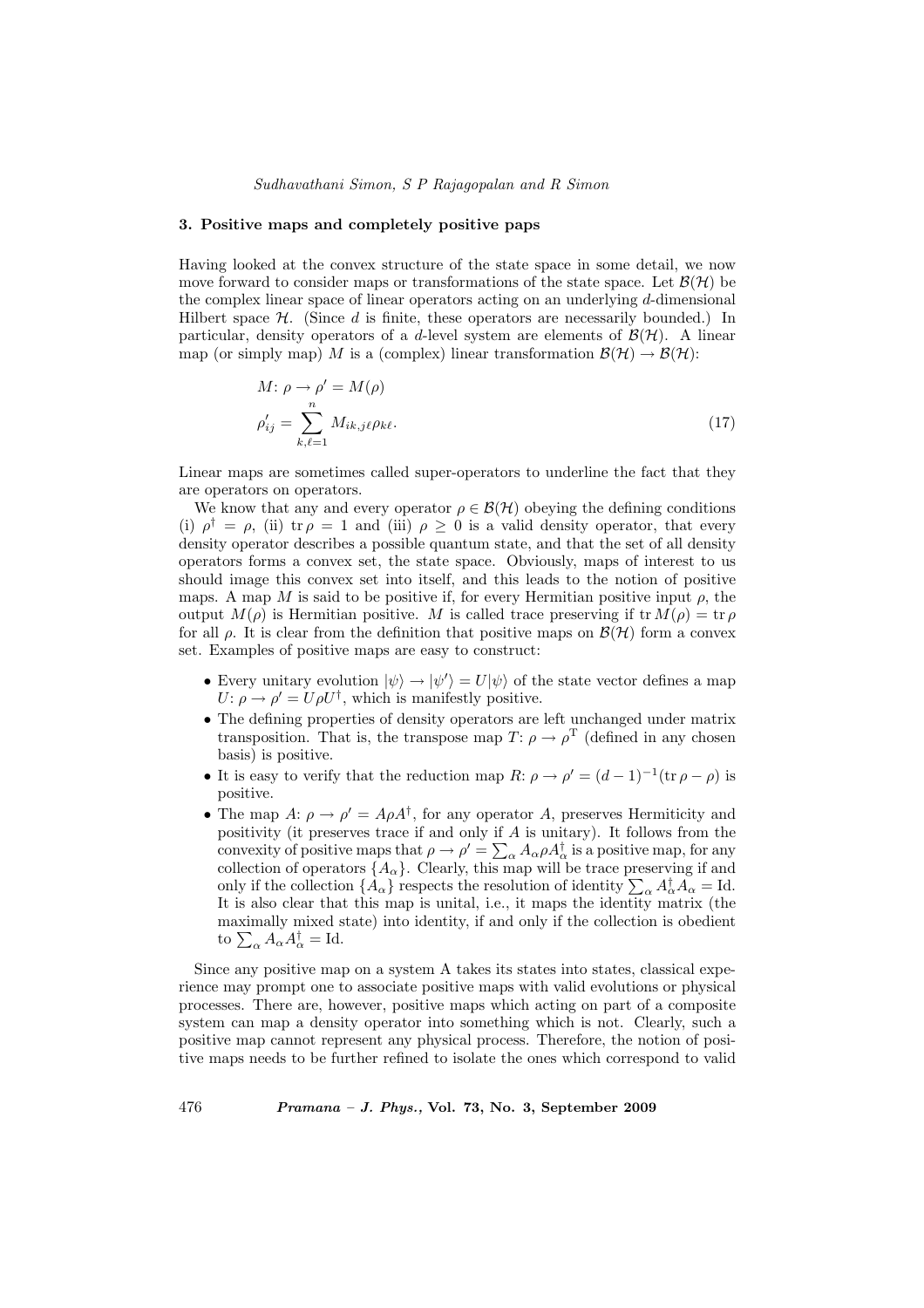physical processes. It turns out that, in order to represent a valid evolution, a positive map should be completely positive.

Given a positive map M on  $H_B$  (i.e., on  $\mathcal{B}(\mathcal{H}_B)$ ), let us extend it to the map Id<sub>A</sub> ⊗ M on the tensor product space  $\mathcal{H}_{A} \otimes \mathcal{H}_{B}$ , the Hilbert space of a composite system S=A+B:

$$
\mathrm{Id}_{\mathrm{A}} \otimes M : \rho \to \rho'
$$
  
\n
$$
\rho'_{\alpha i, \beta j} = \sum_{k,\ell} M_{ik,j\ell} \rho_{\alpha k, \beta \ell}.
$$
\n(18)

Here the Greek indices on  $\rho$  correspond to basis vectors in the Hilbert space of the subsystem A, and the Roman indices to those of B. This trivial-looking extension is not all that trivial. Even though M is a positive map on  $\mathcal{H}_{B}$ , the extension  $\mathrm{Id}_{A} \otimes M$ need not be a positive map on the extended Hilbert space  $\mathcal{H}_{A} \otimes \mathcal{H}_{B}$ , in spite of the fact that we are doing nothing to subsystem A. And this 'spooky action' leads to the notion of completely positive maps. A positive  $(P)$  map M is said to be completely positive (CP) if and only if all its trivial extensions are positive.

Of the four examples of positive maps we listed earlier, the first and the last are completely positive, but the second and third are not. Positive maps which are not completely positive are not objects of contempt in quantum information theory. It is their failure to be physical that empowers the transpose and reduction maps with the capacity to detect or witness entanglement.

It is again clear from the very definition that the set of all completely positive maps on a Hilbert space  $\mathcal H$  (or more properly on  $\mathcal B(\mathcal H)$ ) is a convex set, a subset of the larger convex set of all positive maps. Indeed, this subset is fully characterized by a fundamental representation theorem.

Theorem 2. All trace-preserving CP maps are of the form

$$
\rho \to \rho' = \sum_{\alpha} A_{\alpha} \rho A_{\alpha}^{\dagger}, \quad \sum_{\alpha} A_{\alpha}^{\dagger} A_{\alpha} = \text{Id}.
$$
 (19)

That this kind of a map is CP and trace preserving is obvious. The non-trivial part therefore is the assertion that this is all. This result is at least as old as the 1961 work of Sudarshan and coworkers [4] but in the quantum information literature it has come to be known as the Kraus representation theorem [5].

If a positive map M on  $\mathcal{H}_B$  is not CP, then there exists at least one bipartite density operator  $\rho_{AB}$  such that  $(\text{Id}_A \otimes M)\rho_{AB}$  is not positive, and hence a non-state [6]. In that case, we say that M witnesses the inseparability of  $\rho_{AB}$ . The converse is also true in the following sense [6]:

**Theorem 3.** A bipartite density operator  $\rho_{AB}$  is separable if and only if (Id<sub>A</sub> ⊗  $M$ ) $\rho_{AB}$  is a density operator, for every positive map M on  $\mathcal{B}(\mathcal{H})$ .

This theorem suggests that separability of a given  $\rho_{AB}$  can be determined by running through all P maps which are not CP. And convexity of the set of all P maps further suggests that it is sufficient to run through just the extremal P maps. Unfortunately, while the CP maps are fully characterized by the representation theorem, complete characterization of the set of all P maps which are not CP continues to remain a difficult open problem.

**Pramana – J. Phys., Vol. 73, No. 3, September 2009** 477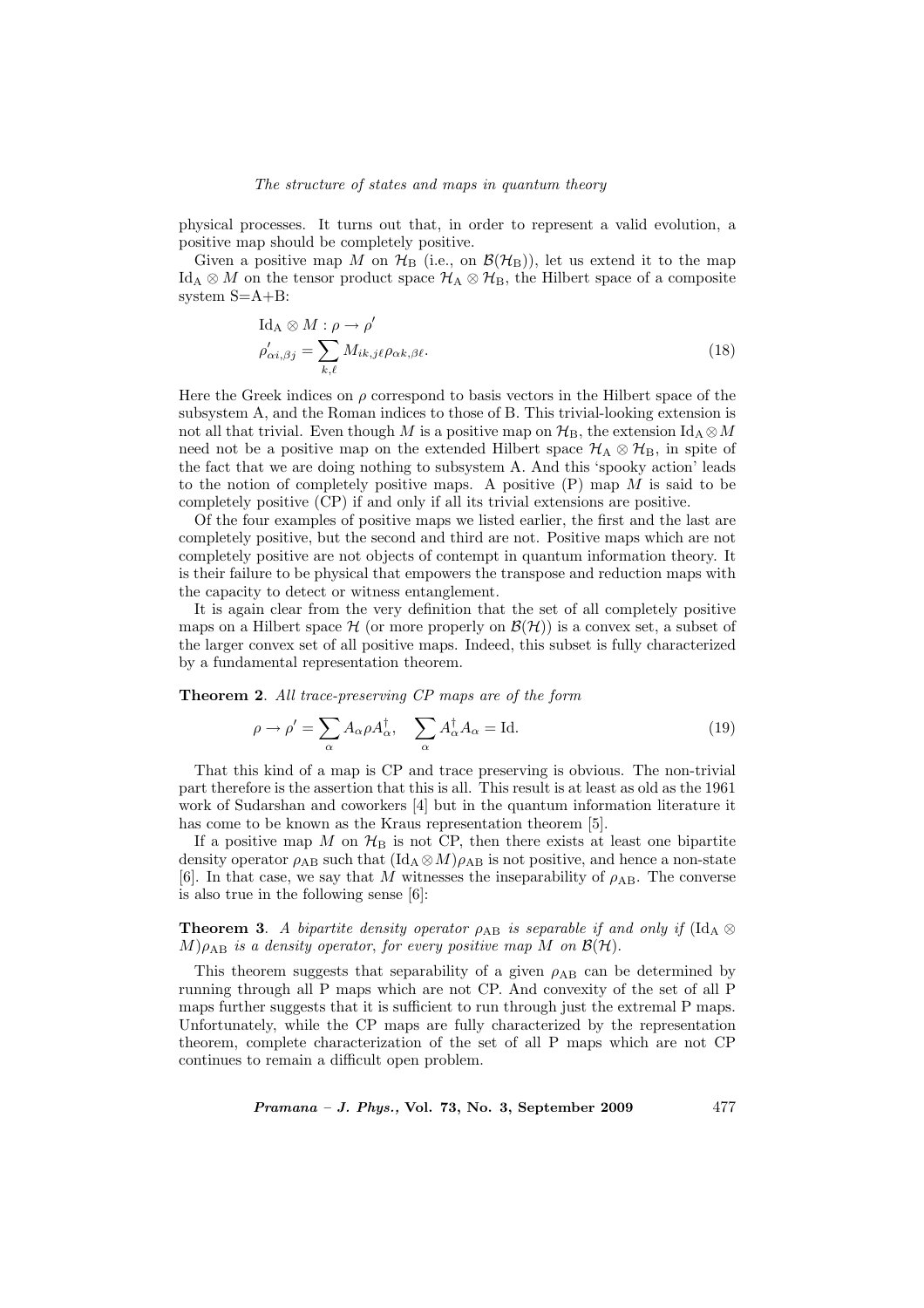# Sudhavathani Simon, S P Rajagopalan and R Simon

The transpose map  $T$  is a P but not CP map of singular importance for two reasons. First, it is essentially the only such (i.e., P but not CP) map which maps the space of density operators on a Hilbert space onto itself. Second, when the dimensions of  $H_A \otimes H_B$  are either 2 × 2 or 2 × 3,  $\rho_{AB}$  is separable if and only if  $(\text{Id}_A \otimes T)\rho_{AB}$  is positive. That is, positivity under partial transpose (PPT) is a necessary and sufficient condition for separability in these dimensions [6,7]. (In the continuous variable case of infinite Hilbert space dimension, the transpose map can be viewed as momentum reversal, and positivity under partial transpose proves to be a necessary and sufficient condition for separability for all two-mode Gaussian states [8], but this is a result which holds only for Gaussian states.)

But this happy state of affairs with the Peres–Horodecki separability criterion does not extend beyond these low dimensions. In higher dimensions there exist states which are PPT, and yet are inseparable. The first examples of states of this type were constructed by Horodecki [9]. We reproduce here his example in  $3 \times 3$ dimensions:

$$
\rho = \frac{1}{8a+1} \begin{bmatrix} a & 0 & 0 & 0 & a & 0 & 0 & 0 & a \\ 0 & a & 0 & 0 & 0 & 0 & 0 & 0 & 0 \\ 0 & 0 & a & 0 & 0 & 0 & 0 & 0 & 0 \\ 0 & 0 & 0 & a & 0 & 0 & 0 & 0 & 0 \\ a & 0 & 0 & 0 & a & 0 & 0 & 0 & a \\ 0 & 0 & 0 & 0 & 0 & a & 0 & 0 & 0 \\ 0 & 0 & 0 & 0 & 0 & 0 & \frac{1+a}{2} & 0 & \frac{\sqrt{1-a^2}}{2} \\ a & 0 & 0 & 0 & a & 0 & \frac{\sqrt{1-a^2}}{2} & 0 & \frac{1+a}{2} \end{bmatrix} . \tag{20}
$$

Obviously, a is a positive scalar.

It should be added that the inseparability of this PPT entangled state was demonstrated not by exhibiting a positive map which witnesses its inseparability, but through what has come to be known as the range criterion [9]. Clearly, if a state is separable, its partial transpose must also be a separable state. If  $\rho_{AB}$  is of rank r and its partial transpose  $\rho_{AB}^{T_B}$  is of rank r', then a necessary condition for separability is that  $\rho_{AB}$  should have at least r linearly independent product states in its range, and its partial transpose should have at least  $r'$  such states in its range. Horodecki showed that his PPT state fails this range criterion, and thus established its inseparability.

Several examples of PPT entangled states have been constructed since the work of Horodecki [10,11]. Of particular interest are the states based on the notion of unextendible product basis (UPB) [12]. In any Hilbert space, a given partial basis can always be extended into a full basis. And in any bipartite Hilbert space there exists a large supply of product bases. However, given a partial product basis, there may not exist any product vector which is orthogonal to all product vectors in the partial basis. Such partial bases cannot be extended, and hence are called UPBs. Associated with every UPB there exists a PPT entangled state, and its inseparability is easily established through the range criterion.

Because of the special status of the transpose map, those maps which are manufactured from the transpose map and CP maps are called decomposable maps. These maps are of the form  $C_1 + C_2T$ , where  $C_1$  and  $C_2$  are CP maps and T is the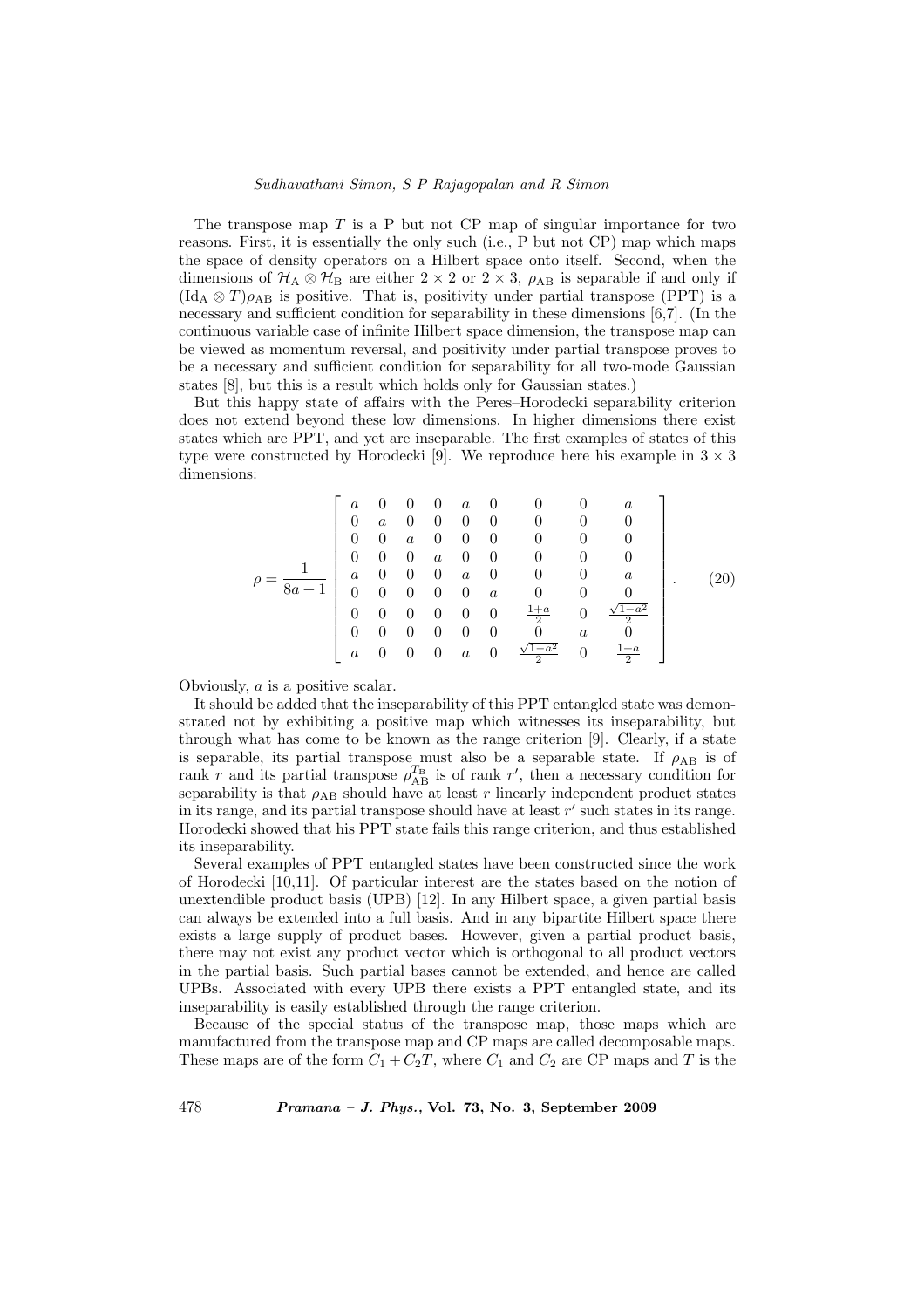transpose map. Clearly, to witness PPT entanglement we need non-decomposable maps. The first example of a non-decomposable map was constructed by Choi [13], and Kossakowski has recently presented generalizations of this map [14]. Another interesting non-decomposable map based on UPBs was constructed by Terhal [15]. In what follows we present a new class of PPT entangled states, and employ the Choi map to witness their inseparability.

Trace preserving unital positive maps assume a particularly simple form [16] in the  $R^{d^2-1}$  description we have been extensively using in this paper. It is clear from the linearity of the association

$$
\rho = \frac{1}{d} \left( \text{Id} + \sum_{k=1}^{d^2 - 1} n_k J_k \right)
$$
\n(21)

between  $d \times d$  Hermitian unit-trace matrices and points in  $R^{d^2-1}$  that linear maps which preserve trace, Hermiticity, and unity are in one-to-one correspondence with real linear homogeneous transformations in  $R^{d^2-1}$ , represented by  $(d^2-1)\times(d^2-1)$ real matrices M:

$$
M: \mathbf{n} \to \mathbf{n}' = M\mathbf{n},
$$
  
\n
$$
n'_{k} = \sum_{\ell=1}^{d^{2}-1} M_{k\ell} n_{\ell}, \quad k = 1, 2, ..., d^{2} - 1.
$$
\n(22)

This is simply a transcription of eq. (17) to the present unit preserving (unital) case. Unitary evolutions fit precisely into this form, with  $M \in SO(d^2 - 1)$  being the real matrix obtained from the given unitary matrix  $\in SU(d)$  in going over to the adjoint representation. It is clear that  $M$  is a positive map if it images the state space  $\Omega \subset R^{d^2-1}$  into itself. Unitary evolutions correspond to rotations in  $R^{d^2-1}$ . Note that such rotations form a  $(d^2 - 1)$ -parameter family, and hence is a proper subset of  $\mathcal{O}(d^2-1)$ , the  $(d^2-1)(d^2-1)/2$ -parameter orthogonal group, for  $d \geq 3$ . The transpose map simply inverts the signatures of the  $d(d-1)/2$  coordinates corresponding to the  $\sigma_2$ -like matrices, and hence is an element of  $\mathcal{O}(d^2-1)$ . It is an improper rotation for  $d = 2, 3, 6, 7, \ldots$  and a proper rotation for  $d = 4, 5, 8, 9, \ldots$ 

Given a  $(d^2 - 1) \times (d^2 - 1)$  real matrix M, testing if M maps  $\Omega$  into itself is in general non-trivial. However, for a particular class of matrices such a test is quite simple [16]:

**Theorem 4.** Every map represented by a matrix of the form  $M = (d-1)^{-1}R$ , where  $R \in \mathcal{O}(d^2-1)$ , the orthogonal group of proper and improper rotations in  $R^{d^2-1}$ , is positive.

Proof.  $R \in \mathcal{O}(d^2 - 1)$  images the out-sphere of  $\Omega$  into itself, and the scale factor  $(d-1)$  images the out-sphere into the in-sphere. This completes the proof in view of the following facts: (1) There is no state outside the out-sphere and (2) every point in the in-sphere is a valid state.

It is seen that the reduction map is precisely a map of this type, with  $R \in \mathcal{O}^{d^2-1}$ representing inversion about the origin in  $R^{d^2-1}$ , this inversion being a proper or

 $Pramana - J. Phys., Vol. 73, No. 3, September 2009$  479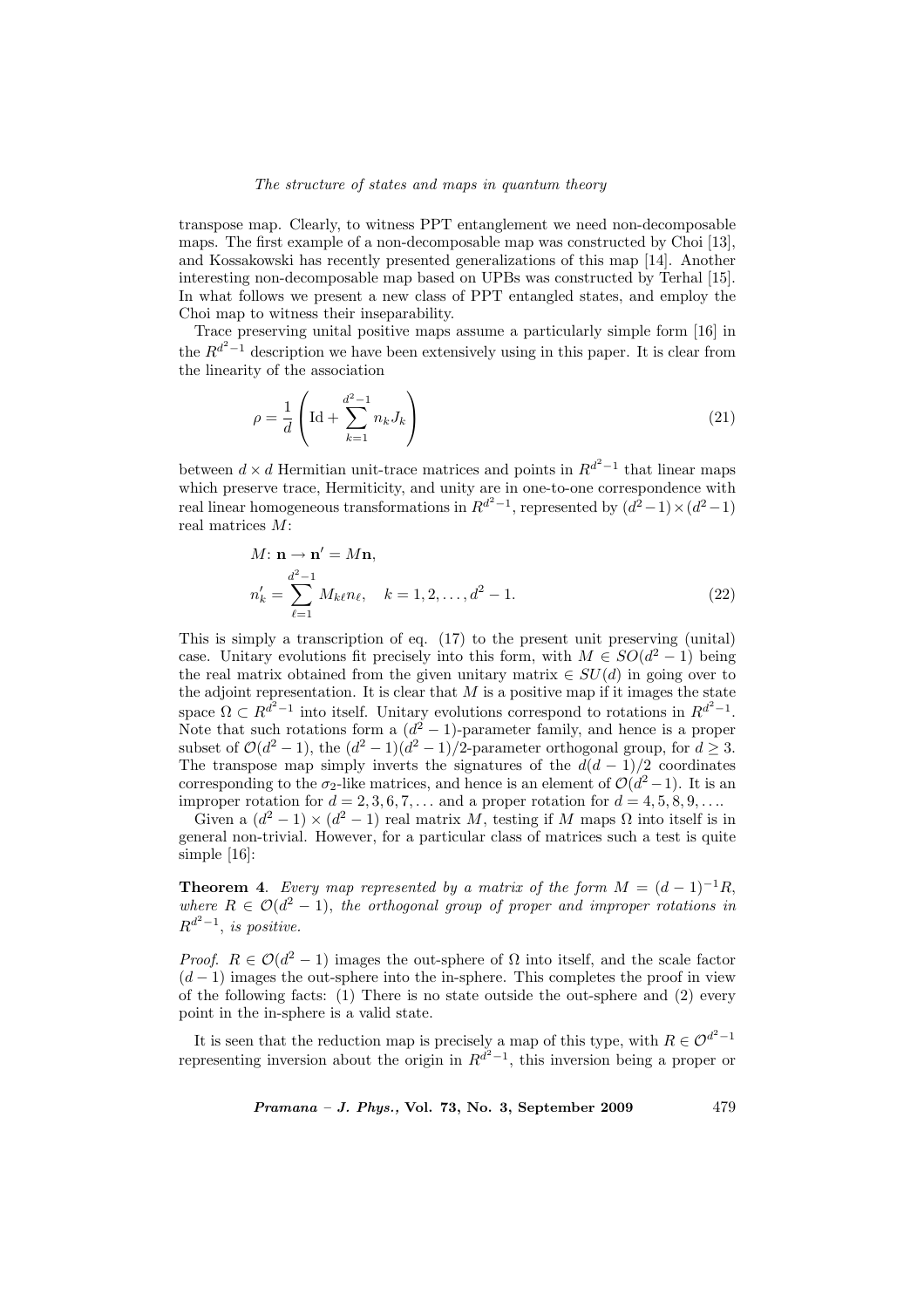improper rotation depending on whether  $d$  is odd or even. The point being made is that the price one pays in terms of the contraction factor  $(d-1)$  with respect to the reduction map is high enough that one has earned, through it, the freedom to do any proper or improper  $\mathcal{O}(d^2-1)$  rotation. In particular, this scale factor allows one to perform any permutation of the diagonal elements of the density matrix, since such a permutation corresponds to a proper or improper rotation among the  $\sigma_3$ -like coordinates. We shall demonstrate presently the usefulness of precisely such permutations [16].

# 4. A new class of inseparable PPT states and associated indecomposable maps

Let us specialize our considerations to the case  $d = 3$ . Consider the following bipartite density operator in  $3 \times 3$  dimensions [16]:

$$
\rho = \rho_0 + \epsilon \mathrm{Id},
$$

$$
\rho_0 = \left[\begin{array}{cccccccc} 1 & 0 & 0 & 0 & 1 & 0 & 0 & 0 & 1 \\ 0 & a & 0 & 1 & 0 & 0 & 0 & 0 & 0 \\ 0 & 0 & a^{-1} & 0 & 0 & 0 & 1 & 0 & 0 \\ 0 & 1 & 0 & a^{-1} & 0 & 0 & 0 & 0 & 0 \\ 1 & 0 & 0 & 0 & 1 & 0 & 0 & 0 & 1 \\ 0 & 0 & 0 & 0 & 0 & a & 0 & 1 & 0 \\ 0 & 0 & 1 & 0 & 0 & 0 & a & 0 & 0 \\ 0 & 0 & 0 & 0 & 0 & 1 & 0 & a^{-1} & 0 \\ 1 & 0 & 0 & 0 & 1 & 0 & 0 & 0 & 1 \end{array}\right],
$$
\n(23)

where  $\epsilon$  is a small positive parameter. We have suppressed a normalization constant  $3(1 + a + a^{-1})$  in the definition of  $\rho_0$ , and this does not affect our considerations below.

It is readily seen that rank of  $\rho_0$  is 4. Further,  $\rho_0$  is symmetric under partial transpose, and hence  $\rho_0$  is either separable or PPT entangled. Peres–Horodecki criterion cannot distinguish between these two possibilities. And the reduction criterion of separability is known to be subordinate to the Peres–Horodecki criterion [17].

Closer examination shows that there is no product state in the range of  $\rho_0$ , if  $a \neq 1$ . The range criterion thus establishes the inseparability of  $\rho_0$  for  $a \neq 1$ . But our ultimate interest is in  $\rho$ ; it has full rank, and hence the range criterion offers no help in deciding its separability property.

We are thus forced to look for a suitable non-decomposable map. Consider the following map on the space of density operators of a system whose Hilbert space dimension is 3:

$$
M: \begin{bmatrix} \rho_{11} & \rho_{12} & \rho_{13} \\ \rho_{21} & \rho_{22} & \rho_{23} \\ \rho_{31} & \rho_{32} & \rho_{33} \end{bmatrix} \rightarrow \frac{1}{2} \begin{bmatrix} \rho_{11} + \rho_{22} & -\rho_{12} & -\rho_{13} \\ -\rho_{21} & \rho_{22} + \rho_{33} & -\rho_{23} \\ -\rho_{31} & -\rho_{32} & \rho_{33} + \rho_{11} \end{bmatrix}.
$$
\n(24)

480 Pramana – J. Phys., Vol. 73, No. 3, September 2009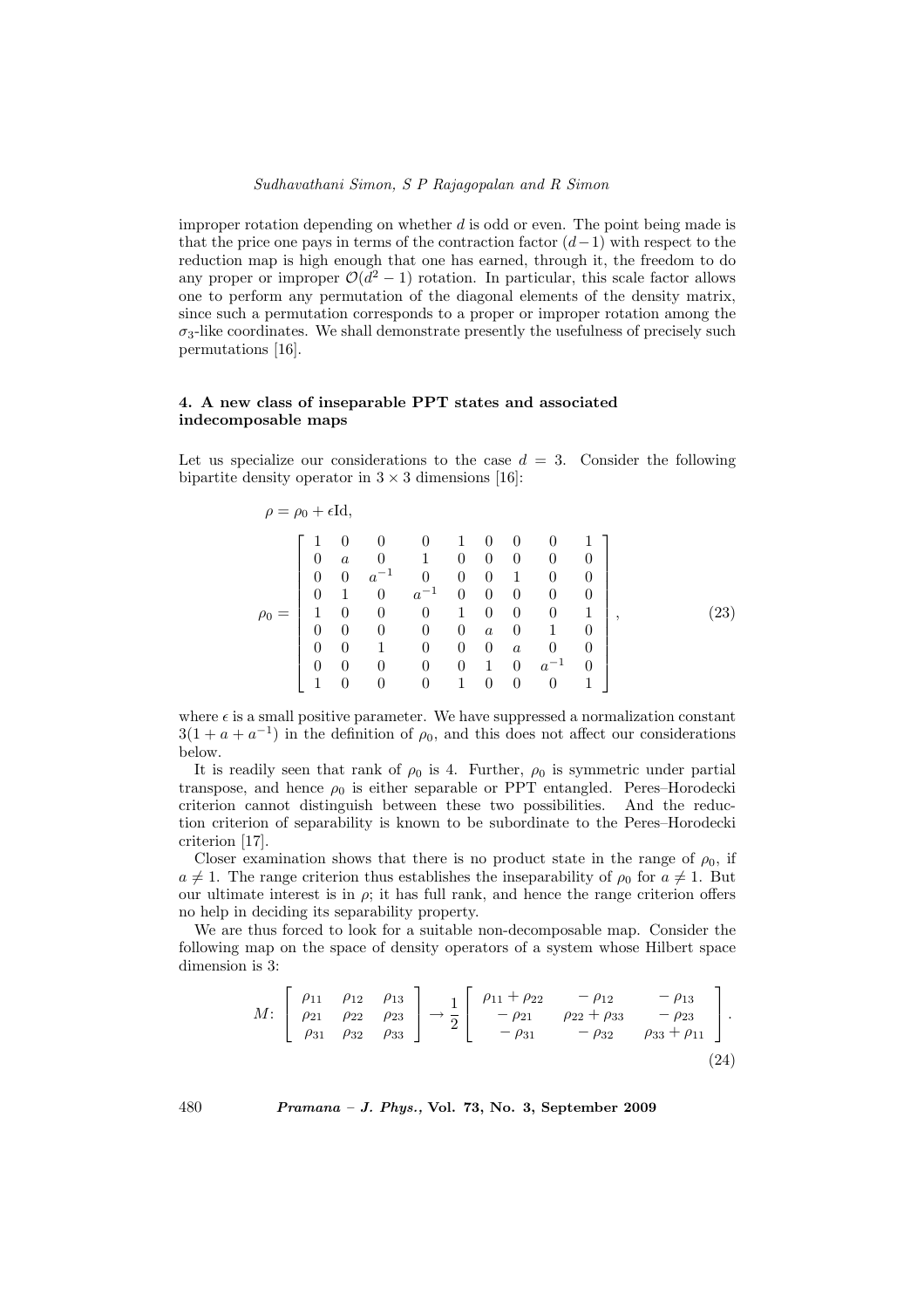This corresponds to the reduction map followed by  $2\pi/3$  rotation in the  $(\lambda_3, \lambda_8)$ plane, and hence is a positive map in view of Theorem 4.

We will now let the extension  $\text{Id}_3 \otimes M$ , where  $\text{Id}_3$  is the three-dimensional unit map, act on  $\rho_0$ :

$$
(\mathrm{Id_3}\otimes M)\rho_0=\left[\begin{array}{rrrrrrrrrr}1+a&0&0&0&-1&0&0&0&-1\\0&a+\frac{1}{a}&0&-1&0&0&0&0&0\\0&0&\frac{1}{a}+1&0&0&0&-1&0&0\\0&-1&0&\frac{1}{a}+1&0&0&0&0&0\\-1&0&0&0&1+a&0&0&0&-1\\0&0&0&0&0&a+\frac{1}{a}&0&-1&0\\0&0&-1&0&0&0&a+\frac{1}{a}&0&0\\0&0&0&0&0&-1&0&\frac{1}{a}+1&0\\-1&0&0&0&-1&0&0&0&1+a\end{array}\right].
$$

Again we have suppressed an inessential multiplicative factor of  $1/2$ . We see that  $(\text{Id}_3 \otimes M)\rho_0$  is not positive. Indeed, the column vector  $(1,0,0,0,1,0,0,0,1)$ <sup>T</sup> is an eigenvector of  $(\text{Id}_3 \otimes M)\rho_0$  with eigenvalue  $(a-1)$ , which is negative for  $a < 1$ . This establishes the inseparability of  $\rho_0$  for  $a < 1$ . Since no decomposable map could witness the inseparability of the PPT state  $\rho_0$ , we have the following theorem.

### **Theorem 5.** The positive map  $M$  described in eq.  $(24)$  is indecomposable.

In the case  $a > 1$ , inseparability of  $\rho_0$  is not witnessed by the map M in eq. (24). We may use in its place the positive map

$$
M':\begin{bmatrix} \rho_{11} & \rho_{12} & \rho_{13} \\ \rho_{21} & \rho_{22} & \rho_{23} \\ \rho_{31} & \rho_{32} & \rho_{33} \end{bmatrix} \rightarrow \frac{1}{2} \begin{bmatrix} \rho_{11} + \rho_{33} & -\rho_{12} & -\rho_{13} \\ -\rho_{21} & \rho_{22} + \rho_{11} & -\rho_{23} \\ -\rho_{31} & -\rho_{32} & \rho_{33} + \rho_{22} \end{bmatrix},
$$
\n(25)

corresponding to the reduction map followed by  $-2\pi/3$  rotation in the  $(\lambda_3, \lambda_8)$ plane, to witness the inseparability of  $\rho_0$ . We will thus find that  $(\text{Id}_3 \otimes M')\rho_0$  has a negative eigenvalue  $(a^{-1} - 1)$ . Thus we conclude with the following theorem.

## **Theorem 6.** The positive map  $M'$  described in eq. (25) is indecomposable.

Now we turn our attention to  $\rho = \rho_0 + \epsilon Id$ , a mixture of  $\rho_0$  with the maximally mixed state. Since  $\rho_0$  is PPT, so is  $\rho$ . Indeed, the eigenvalues of the partial transpose of  $\rho$  are bounded from below by the positive constant  $\epsilon$ . We consider the case  $a > 0$ ; the case  $a < 0$  can be handled through a similar procedure.

The fact that  $(\text{Id}_3 \otimes M)\rho_0$  has an eigenvalue  $(a-1)$  implies that  $(\text{Id}_3 \otimes M)\rho$  has an eigenvalue  $(a - 1) + 2\epsilon$ , which is negative for sufficiently small values of  $\epsilon$ , and hence the PPT state  $\rho$  is inseparable for such values of  $\epsilon$ .

We may proceed one step further and explore a neighbourhood of  $\rho$ . Let  $Q$  be an arbitrary Hermitian traceless  $d^2 \times d^2$  matrix, with tr  $Q^2 \leq 1$ . That is, Q is in the unit ball in  $R^{d^4-1} = R^{80}$ . Its eigenvalues  $\lambda$  are necessarily in the range  $-1 < \lambda < 1$ . Tighter bounds, with  $\pm 1$  replaced by  $\pm 1/\sqrt{2}$ , are possible, but are not required for

*Pramana – J. Phys.*, Vol. 73, No. 3, September 2009  $481$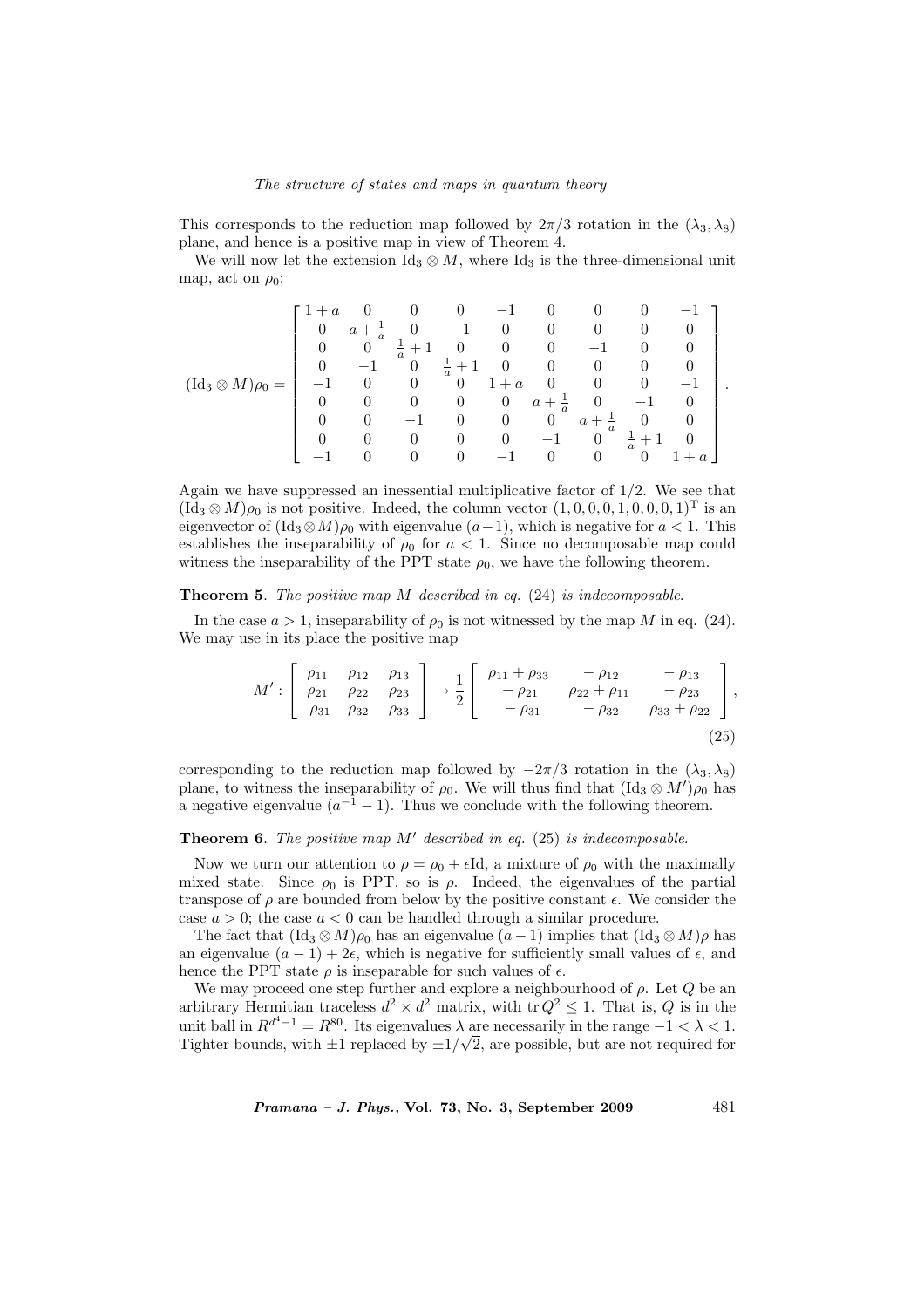our purpose. Let  $Q^{T_{\text{B}}}$  be the partial transpose of Q. Clearly,  $\text{tr}\,(Q^{T_{\text{B}}})^2 = \text{tr}\,Q^2$  and hence the eigenvalues of  $Q^{T_{\text{B}}}$  obey similar bounds.

Now consider  $\rho' = \rho + \epsilon' Q$ , where  $\epsilon'$  is a positive number. Since the smallest eigenvalue of the partial transpose of  $\rho$  is  $\epsilon$ , the smallest eigenvalue of the partial transpose of  $\rho + \epsilon'Q$  is not less than  $\epsilon - \epsilon'$ , and hence  $\rho'$  is PPT for  $\epsilon' < \epsilon$ . The fact that  $(\mathrm{Id}_3 \otimes M)\rho$  has an eigenvalue  $(a-1) + 2\epsilon$  implies that  $(\mathrm{Id}_3 \otimes M)\rho'$  has an eigenvalue  $\leq (a-1) + 2\epsilon + \epsilon'$ , and we can thus choose  $\epsilon \geq \epsilon' > 0$  such that this eigenvalue is negative for all Q in the unit ball. We have thus established the following fact.

**Theorem 7.** The state  $\rho = \rho_0 + \epsilon \mathrm{Id}$ , for sufficiently small  $\epsilon > 0$ , has a neighbourhood of states all of which are PPT and inseparable. Their inseparability is witnessed by the indecomposable map M or M' depending on whether  $a < 1$  or  $a > 1$ .

Finally, we may turn this argument inside out. Staying with the expression  $(\mathrm{Id}_3 \otimes M)\rho'$ , instead of examining it over a neighbourhood of  $\rho$ , for fixed M, we can explore a small neighbourhood of  $M$  in the convex set of positive maps, with  $ρ'$  fixed at  $ρ' = ρ$ . We will find, by virtue of continuity, that  $(\text{Id}_3 \otimes M)ρ$  has a negative eigenvalue for this entire neighbourhood of positive maps. Thus we arrive at the following theorem.

**Theorem 8.** The indecomposable map M (and similarly  $M'$ ) has a neighbourhood consisting of indecomposable positive maps.

### Acknowledgements

One of the authors (SS) would like to thank the University Grants Commission, New Delhi for support in the form of a Fellowship which made this research possible.

#### References

- [1] L P Hughston, R Jozsa and W K Wootters, Phys. Lett. A183, 14 (1993)
- [2] G Khanna, S Mukhopadhyay, R Simon and N Mukunda, Ann. Phys. 253, 55 (1997)
- [3] E T Hioe and J H Eberly, Phys. Rev. Lett. 47, 838 (1981)
	- J Pöttinger and K Lendi, Phys. Rev.  $A31$ , 1299 (1981)
	- K Lendi, Phys. Rev. A33, 662 (1986)
	- L Jakóbczyk and M Siennicki, Phys. Lett.  $A286$ , 383 (2001)
	- G Kimura, Phys. Lett. A314, 339 (2003)
	- S G Schirmer, T Zhang and J V Leahy, J. Phys. A37, 1389 (2004)
	- K Zyczkowski and H J Sommers, J. Phys. A36, 10115 (2003)
	- M S Byrd and N Khaneja, Phys. Rev. A68, 062322 (2003)
	- P S Bourdon and H T Williams, Phys. Rev. A69, 022314 (2004)
	- G Kimura and A Kossakowski, Open Sys. Information Dyn. 12, 207 (2005)
- [4] E C G Sudarshan, P M Mathews and J Rau, Phys. Rev. 121, 920 (1961), Theorem 3
- [5] K Kraus, Ann. Phys. **64**, 311 (1961)
- [6] M Horodecki, P Horodecki and R Horodecki, *Phys. Lett.* **A223**, 1 (1996)

482 Pramana – J. Phys., Vol. 73, No. 3, September 2009